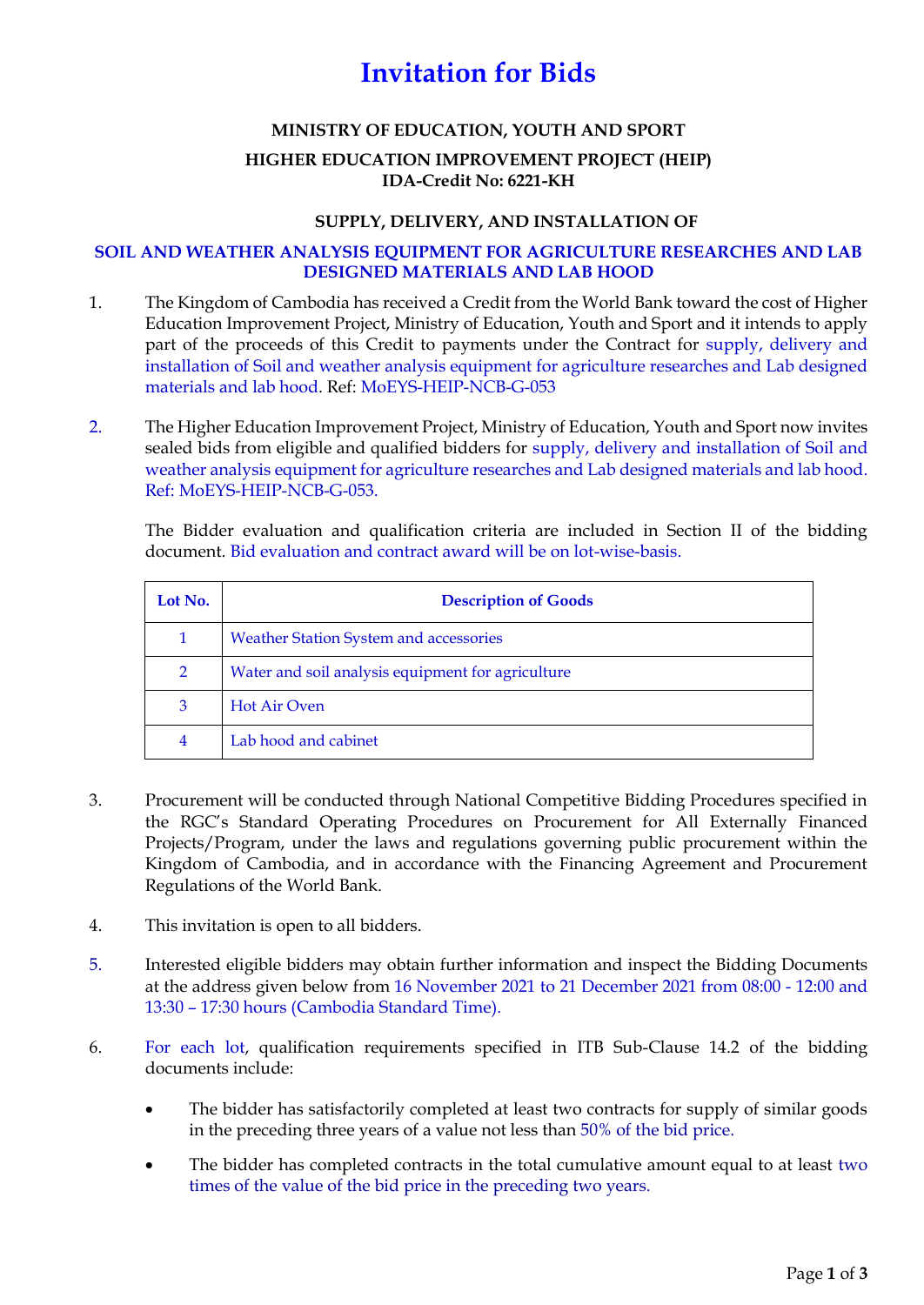- The Manufacturer of the offered goods, if a different entity from the Bidder, has experience of at least 3 years in the manufacturing of similar goods.
- The bidder has availability of liquid assets through either: (a) access to a line of credit or cash in bank account of an amount at least 50% of the bid price; or (b) credit terms with vendors specifically for the goods to be supplied under the contract, and valid for at least 6 months after the deadline date for submission of bids specified in ITB Clause 21.
- 7. A complete set of Bidding Documents (Soft Copy) may be obtained with free-of-charge by requesting through email addresses mentioned in IFB para 12. Except for the submission of a written application through email, there shall be no other conditions for obtaining the bidding documents.
- 8. In case of any difficulty in purchase of the bidding documents, interested parties may contact in writing to **H.E Mak Ngoy**, Project Manager, Higher Education Improvement Project (HEIP), # 169, Preah Norodom Blvd, Sangkat Boeung Keng Kang1, Khan Boeung Keng Kang, Phnom Penh. Tel: (855) 012 38 38 62, Tel: (855) 023 217 937. Email: [mak.ngoy@moeys.gov.kh](mailto:mak.ngoy@moeys.gov.kh) and also send a copy of the communication to:
	- (a) Director General General Department of International Cooperation and Debt Management Ministry of Economy and Finance Building A, 2nd Floor, Street 92, Sangkat Wat Phnom Khan Daun Penh, Cambodia Fax No. (855-23) 725 341 Email : [gdicdm@mef.gov.kh](mailto:gdicdm@mef.gov.kh)
	- (b) Project Team Leader Mr. Simeth Beng Senior Education Specialist, The World Bank Cambodia Office. Exchange Square Building, No. 19-20, Street 106, Sangkat Wat Phnom, Khan Daun Penh, Phnom Penh, Tel: (855) 023 261366, Fax: (855) 23 261301, Email: [sbeng@worldbank.org](mailto:sbeng@worldbank.org)
- 9. Bids must be delivered to the address given below at or before 10:00 a.m. on 22 December 2021. Late bids will be rejected. Bids will be opened in the presence of the Bidders' representatives and the project's beneficiaries from the concerned local community who choose to attend in person at the address given below at 10:00 a.m. on 22 December 2021. Bidders shall not have the option of submitting their Bids electronically.
- 10. All bids shall be accompanied by a Bid Securing Declaration as described in the Instructions to Bidders.
- 11. The Government and/or the Development Partner will respectively declare a bidder ineligible either indefinitely or for a stated period of time, to be awarded a contract financed by them, if it at any time they determine that the bidder has engaged in corrupt or fraudulent, coercive, collusive or obstructive practices in competing for or in executing a contract.
- 12. The address referred to above are:
	- (i) Obtaining of information and collection of bidding document at: [chey.sith@moeys.gov.kh](mailto:chey.sith@moeys.gov.kh) and copy to luon.monkol@moeys.gov.kh, [va.sith.pu@moeys.gov.kh,](mailto:va.sith.pu@moeys.gov.kh) [www.itc.edu.kh/Procurement,](http://www.itc.edu.kh/Procurement) [www.moeys.gov.kh/en/procurement](http://www.moeys.gov.kh/en/procurement)
	- (ii) Submitting of bid document, and opening of bids: